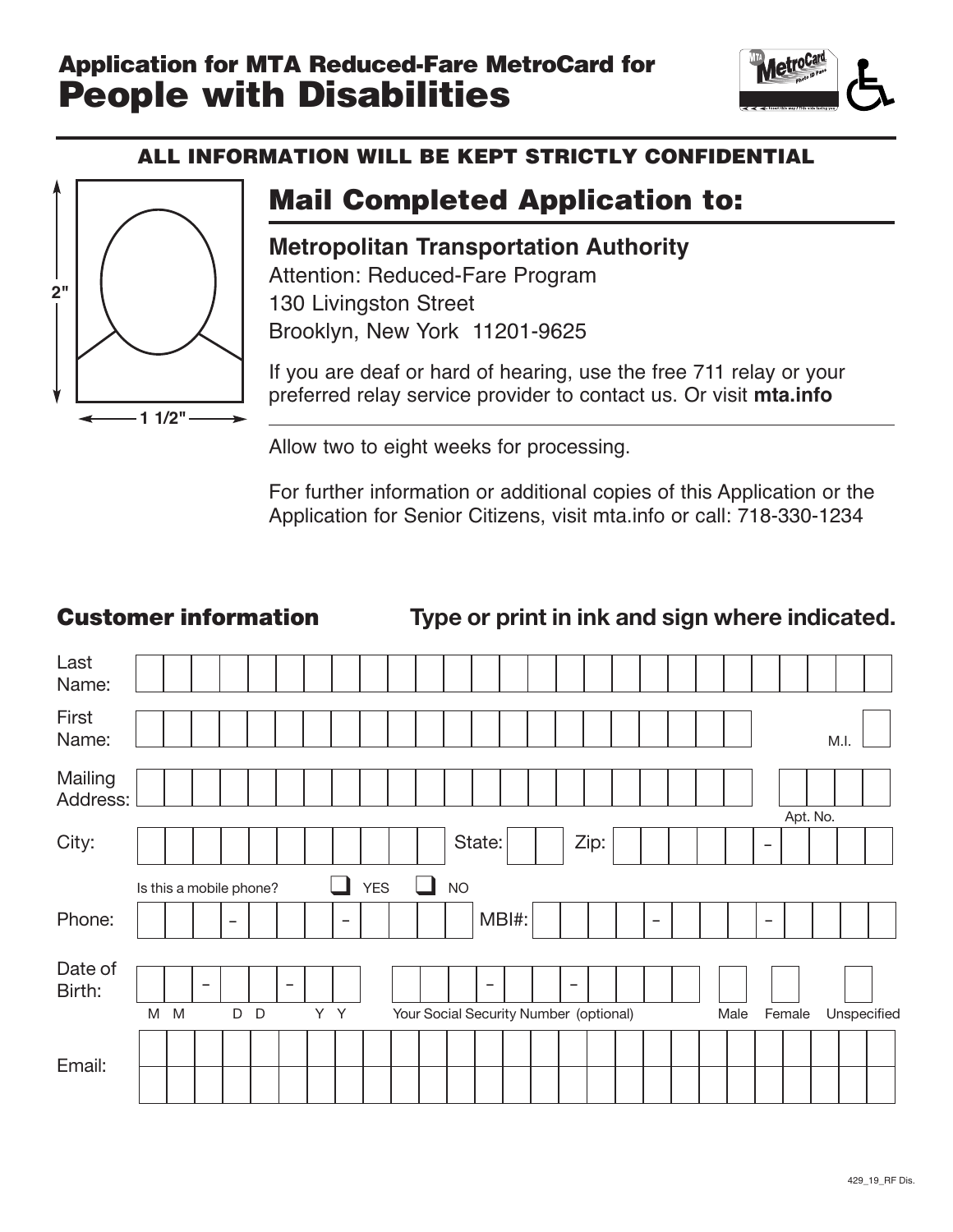| <b>Information</b><br><b>For All Applicants</b>           | The Metropolitan Transportation Authority's (MTA) Reduced-Fare MetroCard<br>Program for People with Disabilities provides reduced-fare transportation for<br>persons with the following disabilities:                                                                                                                                                                                                |
|-----------------------------------------------------------|------------------------------------------------------------------------------------------------------------------------------------------------------------------------------------------------------------------------------------------------------------------------------------------------------------------------------------------------------------------------------------------------------|
|                                                           | • receiving Medicare benefits for any reason other than age*<br>• serious mental illness (SMI) and receiving Supplemental<br>Security Income (SSI) benefits<br>• blindness<br>• hearing impairment<br>· ambulatory disability<br>· loss of both hands<br>• intellectual disability and/or other organic mental capacity impairment                                                                   |
| <b>SECTION I</b><br><b>Disability Affirmation</b>         | If you do not have one of these disabilities, you are not eligible for the<br>Reduced-Fare MetroCard Program. Read the entire form carefully before<br>you apply.                                                                                                                                                                                                                                    |
| Must be completed                                         | All applicants must sign the affirmation in Section 1 and have the statement and<br>signature confirmed by a notary public.                                                                                                                                                                                                                                                                          |
| by all applicants<br>and notarized<br>(See Notary Section | All applicants must supply at their own expense one 2" x 1 1/2" photograph<br>(passport type) with this application. Print your name on the back of your<br>photograph and attach it where indicated on the front page of this application.                                                                                                                                                          |
| on next page)                                             | Each applicant must complete the section that applies to their eligibility<br>category. If the Certification Section applies to your disability, you must have a<br>physician or other licensed health care provider ("Certifier") complete the<br>Certification (Section 5). You are responsible for any fee that your Certifier may<br>charge you.                                                 |
|                                                           | The MTA may ask for additional proof of disability and may accept or reject<br>documentation you offer in place of the Certification. In its discretion, the MTA may<br>waive application requirement(s) on a case-by-case basis. The MTA may require<br>that the applicant be examined by its own physician at MTA's own expense.                                                                   |
|                                                           | *If you receive Medicare benefits based on age 65 years or older,<br>use the Application for Senior Citizens.                                                                                                                                                                                                                                                                                        |
| <b>Conditions of Use</b>                                  | If the MTA determines that you are eligible for reduced-fare transportation,<br>you will receive a Reduced-Fare MetroCard. You are certified for the Reduced-Fare<br>MetroCard for four years from the date it is issued. (The temporary card can be<br>used up to one year.) The card itself expires on the date printed in the upper-left<br>corner of the card and will be renewed automatically. |
|                                                           | The Reduced-Fare MetroCard is valid only if you are disabled as stated in your<br>application. The Reduced-Fare MetroCard can be used only by the person to<br>whom it is issued and only in accordance with the program guidelines.                                                                                                                                                                 |
|                                                           | If at any time you are no longer disabled as described, your eligibility for the Reduced-<br>Fare MetroCard Program automatically ceases; you are no longer permitted to use the<br>Reduced-Fare MetroCard, and you must return the card to the MTA.                                                                                                                                                 |
|                                                           | Any violation of these Conditions of Use may result in a permanent<br>revocation of your eligibility for the Reduced Fare Program.                                                                                                                                                                                                                                                                   |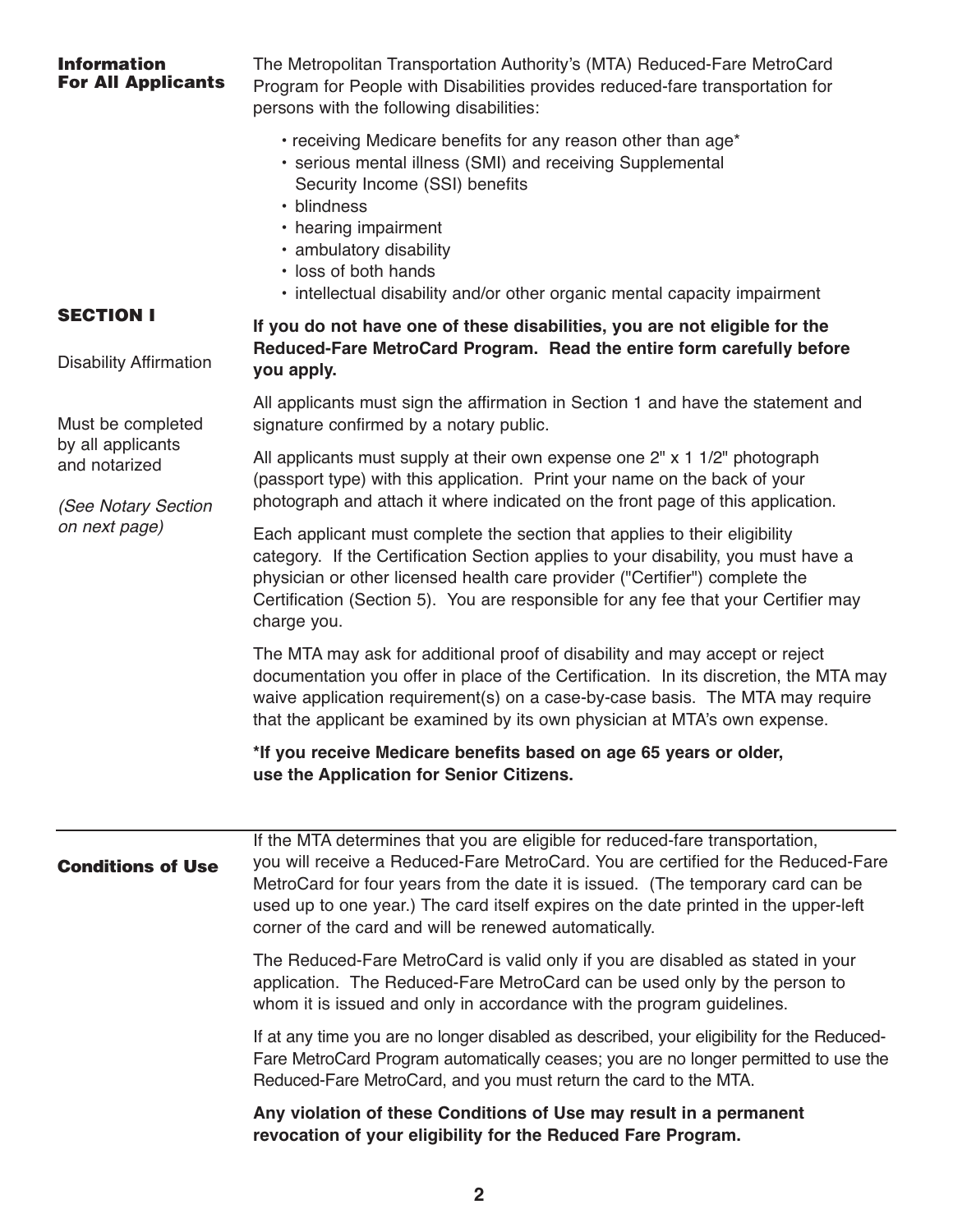| <b>Information for</b><br><b>All Personal</b><br><b>Representatives</b> |                                                                                                                                                                                                                                                                                                                                                          | Print Name of Personal Representative: |         |  | If the application is completed by a personal representative of the applicant for<br>reduced fare, the personal representative must complete the following:                                                                                                                                                                                                                                                                                                                                                                                                                                                       |       |  |  |
|-------------------------------------------------------------------------|----------------------------------------------------------------------------------------------------------------------------------------------------------------------------------------------------------------------------------------------------------------------------------------------------------------------------------------------------------|----------------------------------------|---------|--|-------------------------------------------------------------------------------------------------------------------------------------------------------------------------------------------------------------------------------------------------------------------------------------------------------------------------------------------------------------------------------------------------------------------------------------------------------------------------------------------------------------------------------------------------------------------------------------------------------------------|-------|--|--|
|                                                                         |                                                                                                                                                                                                                                                                                                                                                          |                                        |         |  |                                                                                                                                                                                                                                                                                                                                                                                                                                                                                                                                                                                                                   |       |  |  |
|                                                                         | Address:                                                                                                                                                                                                                                                                                                                                                 |                                        |         |  |                                                                                                                                                                                                                                                                                                                                                                                                                                                                                                                                                                                                                   |       |  |  |
|                                                                         | Tel. $No.(s)$ :                                                                                                                                                                                                                                                                                                                                          |                                        |         |  |                                                                                                                                                                                                                                                                                                                                                                                                                                                                                                                                                                                                                   |       |  |  |
|                                                                         |                                                                                                                                                                                                                                                                                                                                                          |                                        |         |  | Relationship to Applicant: (e.g., parent, guardian, attorney, friend, etc.)                                                                                                                                                                                                                                                                                                                                                                                                                                                                                                                                       |       |  |  |
| <b>Section 1</b>                                                        |                                                                                                                                                                                                                                                                                                                                                          |                                        |         |  | I have read and understand all the program information, instructions, and                                                                                                                                                                                                                                                                                                                                                                                                                                                                                                                                         |       |  |  |
| <b>Disability Affirmation</b>                                           |                                                                                                                                                                                                                                                                                                                                                          |                                        |         |  | conditions of use contained in this application. I affirm under penalty of perjury<br>that all statements made by me on this application and to any Certifier (physician<br>or other licensed professional) who is named in this application, including all                                                                                                                                                                                                                                                                                                                                                       |       |  |  |
| Must be completed<br>by all applicants and<br>notarized                 | statements, if any, concerning my disabilities, are true and complete. I understand<br>that the MTA will rely on the statements made by me and by any Certifier named in<br>this application to determine my eligibility for the Reduced-Fare Program, that all<br>such statements may be subject to investigation and verification, and that a material |                                        |         |  |                                                                                                                                                                                                                                                                                                                                                                                                                                                                                                                                                                                                                   |       |  |  |
| (See Notary Section<br>below)                                           |                                                                                                                                                                                                                                                                                                                                                          |                                        |         |  | misstatement or fraud will disqualify me for reduced-fare privileges. I understand that<br>the MTA may discontinue or change its Reduced-Fare Program without notice. If the<br>MTA determines that I have not followed the Reduced-Fare Program Conditions of<br>Use, I understand that my Reduced-Fare MetroCard will be cancelled, and I will not<br>be eligible to reapply for the Reduced-Fare Program. I understand that it is a crime<br>to allow anyone else to use my Reduced-Fare MetroCard or for me to continue to<br>use the card if I am no longer disabled as defined by the Reduced-Fare Program. |       |  |  |
| <b>Notary Public</b>                                                    |                                                                                                                                                                                                                                                                                                                                                          |                                        |         |  | Signature of Applicant or Personal Representative named above:                                                                                                                                                                                                                                                                                                                                                                                                                                                                                                                                                    | Date: |  |  |
| Must be completed                                                       | State of                                                                                                                                                                                                                                                                                                                                                 |                                        |         |  |                                                                                                                                                                                                                                                                                                                                                                                                                                                                                                                                                                                                                   |       |  |  |
| for all applicants,<br>except when                                      |                                                                                                                                                                                                                                                                                                                                                          |                                        | $)$ ss: |  |                                                                                                                                                                                                                                                                                                                                                                                                                                                                                                                                                                                                                   |       |  |  |
| applying in person,<br>with photo ID                                    | County of                                                                                                                                                                                                                                                                                                                                                |                                        |         |  |                                                                                                                                                                                                                                                                                                                                                                                                                                                                                                                                                                                                                   |       |  |  |
|                                                                         |                                                                                                                                                                                                                                                                                                                                                          |                                        |         |  | 20_ before me appeared                                                                                                                                                                                                                                                                                                                                                                                                                                                                                                                                                                                            |       |  |  |

to me known and known to me to be [check the one that applies]

 $\Box$  the person who is described in and executed the foregoing instrument

 $\Box$  the personal representative of the applicant named above and who executed the foregoing instrument on behalf of the applicant

and (s)he duly acknowledged to me that (s)he executed the same and that the statements therein are true.

Signature and stamp of officer: NOTARY PUBLIC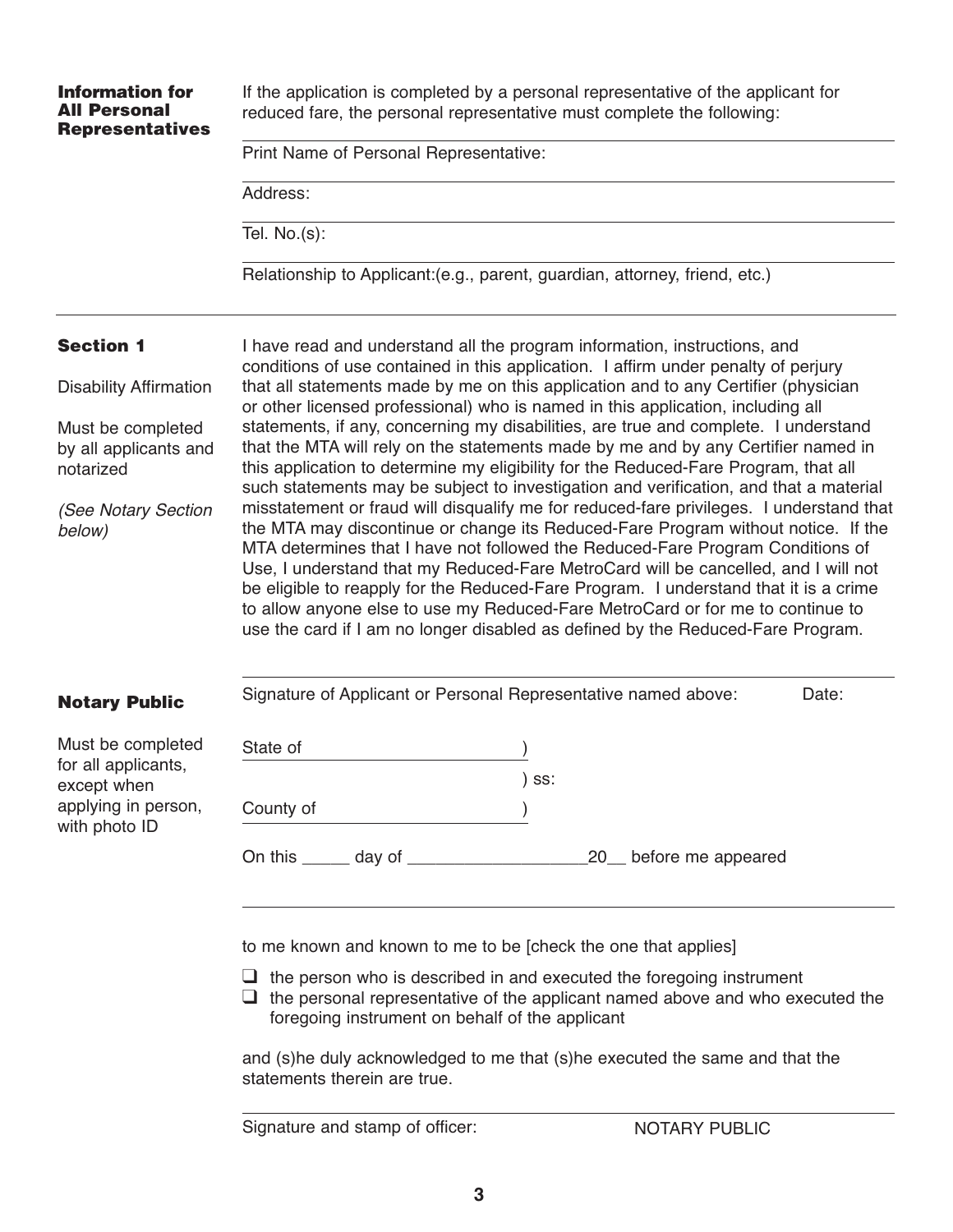#### SECTION 2

To be completed only by applicants with Medicare

 $\Box$  I am a recipient of Medicare. I have completed Section 1. Attached to this application is my photograph and a copy of my Medicare Card.



(Check the box and submit the required information)

**If you receive Medicare benefits based on age 65 years or older, use the application for Senior Citizens.**

### SECTION 3

To be completed only by persons with SSI whose disability is serious mental illness (SMI)

Read, check the box, provide the information requested, and sign and date where indicated

 $\Box$  I currently receive Supplemental Security Income (SSI) benefits from the United States Social Security Administration (SSA) and have a serious mental illness. I understand that I am eligible to receive the MTA Reduced-Fare MetroCard only while I am receiving SSI. In the event that my SSI eligibility status changes, I agree to immediately notify MTA.

I authorize the release to MTA and its authorized designee of any records or information maintained by the SSA in its SSI Record system relevant to a determination that I am eligible to receive SSI due to a serious mental illness. This authorization is effective as follows: (1) for so long as the MTA is reviewing my application for benefits under the MTA Reduced-Fare Program; and/or (2) to determine my continued eligibility for SSI during the four-year period commencing on the date the Reduced-Fare MetroCard is issued.

I understand that, if SSA cannot confirm that my records indicate that I receive SSI and have a serious mental illness, MTA will notify me and require that I submit a certification confirming my disability from a psychiatrist or other licensed mental health care provider (Certifier), and that a determination of my eligibility for Reduced Fare will be delayed until the Certification is submitted to and reviewed by MTA. In addition, MTA may contact my health care provider directly, as follows:

Health Care Provider Name:

Address:

Tel. No.:

Signature of Applicant or Personal Representative Date:

Applicant's Social Security Number:

(Required for SSI Verification)

| Social Security Number |  |  |  |  |  |  |  |  | Code. |  |
|------------------------|--|--|--|--|--|--|--|--|-------|--|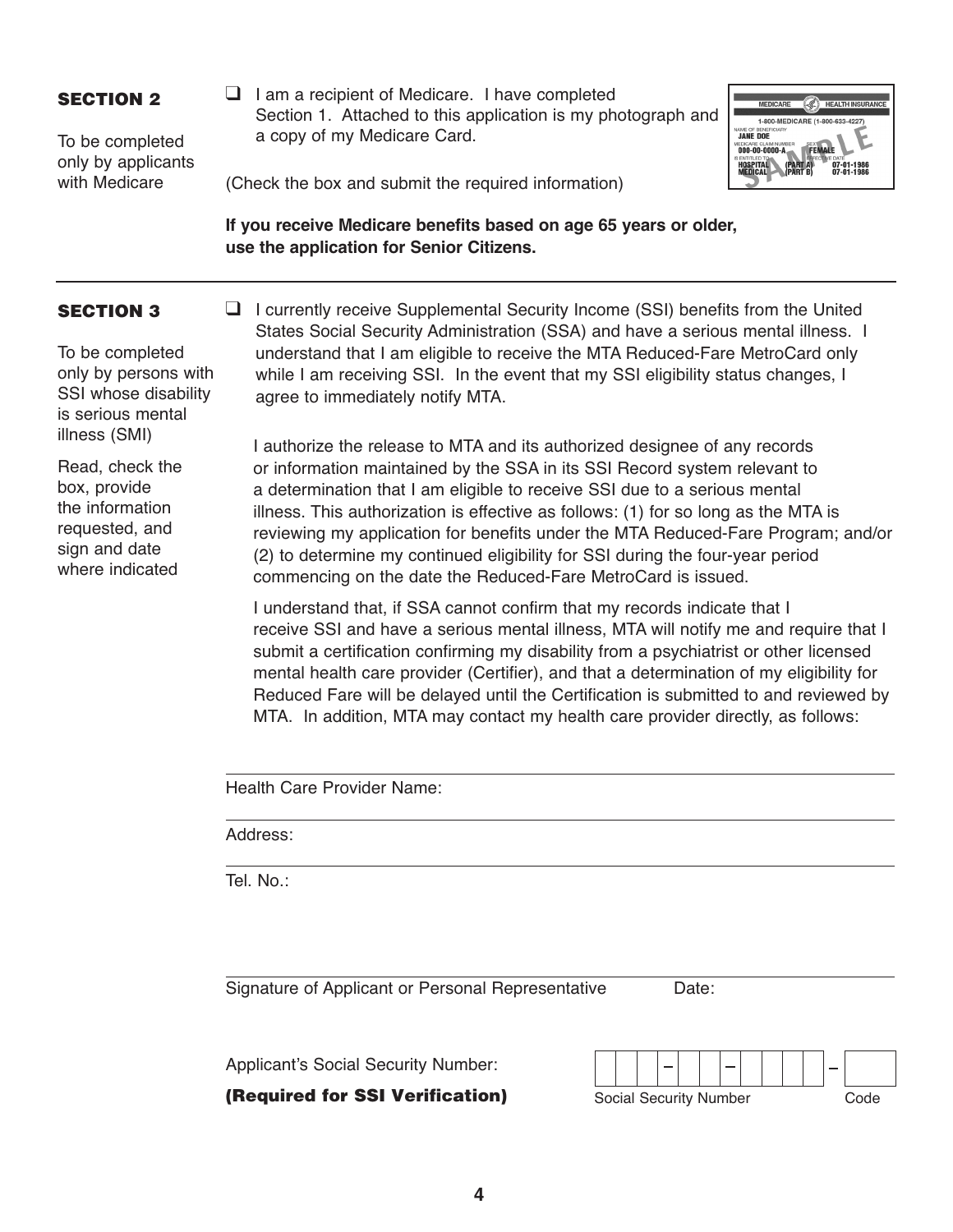| <b>SECTION 4A</b>                                                        | disabilities (check all that apply):  | My application for reduced fare is based on one or more of the following                                                                                                                                                                                                                                                                      |           |
|--------------------------------------------------------------------------|---------------------------------------|-----------------------------------------------------------------------------------------------------------------------------------------------------------------------------------------------------------------------------------------------------------------------------------------------------------------------------------------------|-----------|
| To be completed<br>by all applicants<br>not covered by<br>section 2 or 3 |                                       | $\Box$ blindness $-$ If your eligibility is based on "Blindness" as defined in the Physician's<br>Section and you are registered with the New York State Commission for the Blind and<br>Visually Handicapped, you DO NOT need to have a physician complete Section 5.<br>However you must submit a copy of your N.Y.S.C.B.V.H. Registration. |           |
|                                                                          | $\Box$ hearing impairment             |                                                                                                                                                                                                                                                                                                                                               |           |
|                                                                          | $\Box$ ambulatory disability          |                                                                                                                                                                                                                                                                                                                                               |           |
|                                                                          | $\Box$ loss of both hands             |                                                                                                                                                                                                                                                                                                                                               |           |
|                                                                          |                                       | $\Box$ intellectual disability or other mental capacity impairment                                                                                                                                                                                                                                                                            |           |
|                                                                          |                                       | $\Box$ I have completed and signed the Authorization to Disclose My Health Information<br>(attached to this application) for release/disclosure of information by my Certifier.<br>A copy has been provided to my certifier.                                                                                                                  |           |
| <b>SECTION 4B</b>                                                        | Complete the following if applicable: |                                                                                                                                                                                                                                                                                                                                               |           |
|                                                                          | (e.g., guide dog)                     | I use a service animal to travel. If checked, indicate the type of service animal                                                                                                                                                                                                                                                             |           |
|                                                                          |                                       | My service animal provides the following assistance.                                                                                                                                                                                                                                                                                          |           |
|                                                                          |                                       | My certifier has completed the Certification in Section 5.                                                                                                                                                                                                                                                                                    |           |
| <b>SECTION 5</b>                                                         |                                       | <b>CERTIFICATION</b>                                                                                                                                                                                                                                                                                                                          |           |
| Only for applicants                                                      |                                       | Type or print in ink and sign on page 6                                                                                                                                                                                                                                                                                                       |           |
| who are eligible<br>under section                                        | <b>Physician/Certifier:</b>           |                                                                                                                                                                                                                                                                                                                                               |           |
| 4A or 4B                                                                 | Name (Last)                           | (First)                                                                                                                                                                                                                                                                                                                                       | (M.I.)    |
| To be completed<br>by a physician or                                     | <b>Office Address</b>                 |                                                                                                                                                                                                                                                                                                                                               | Suite No. |

other appropriat licensed Health Care Provider ("Certifier")

| Name (Last)           |              | (First) | (M.I.)    |
|-----------------------|--------------|---------|-----------|
| <b>Office Address</b> |              |         | Suite No. |
| City                  | <b>State</b> | Zip     |           |
| Best time to call     |              |         |           |

State Professional License No.

I have examined the applicant (fully identified in the Applicant's Section of this application) and signed the back of his/her photograph and attached it to this application. It is my professional opinion that he/she is a "disabled person" within the meaning of the term set forth in this document, as follows:

Check all that apply:

 $\Box$  **Blindness** – There is central visual acuity of 20/200 or less in both eyes with the use of correcting lenses. Each eye which, accompanied by limitation in the field of vision such that the widest diameter of the visual field subtends an angle of greater than 20 degrees, shall be considered as having central visual acuity of 20/200 or less.

Diagnosis: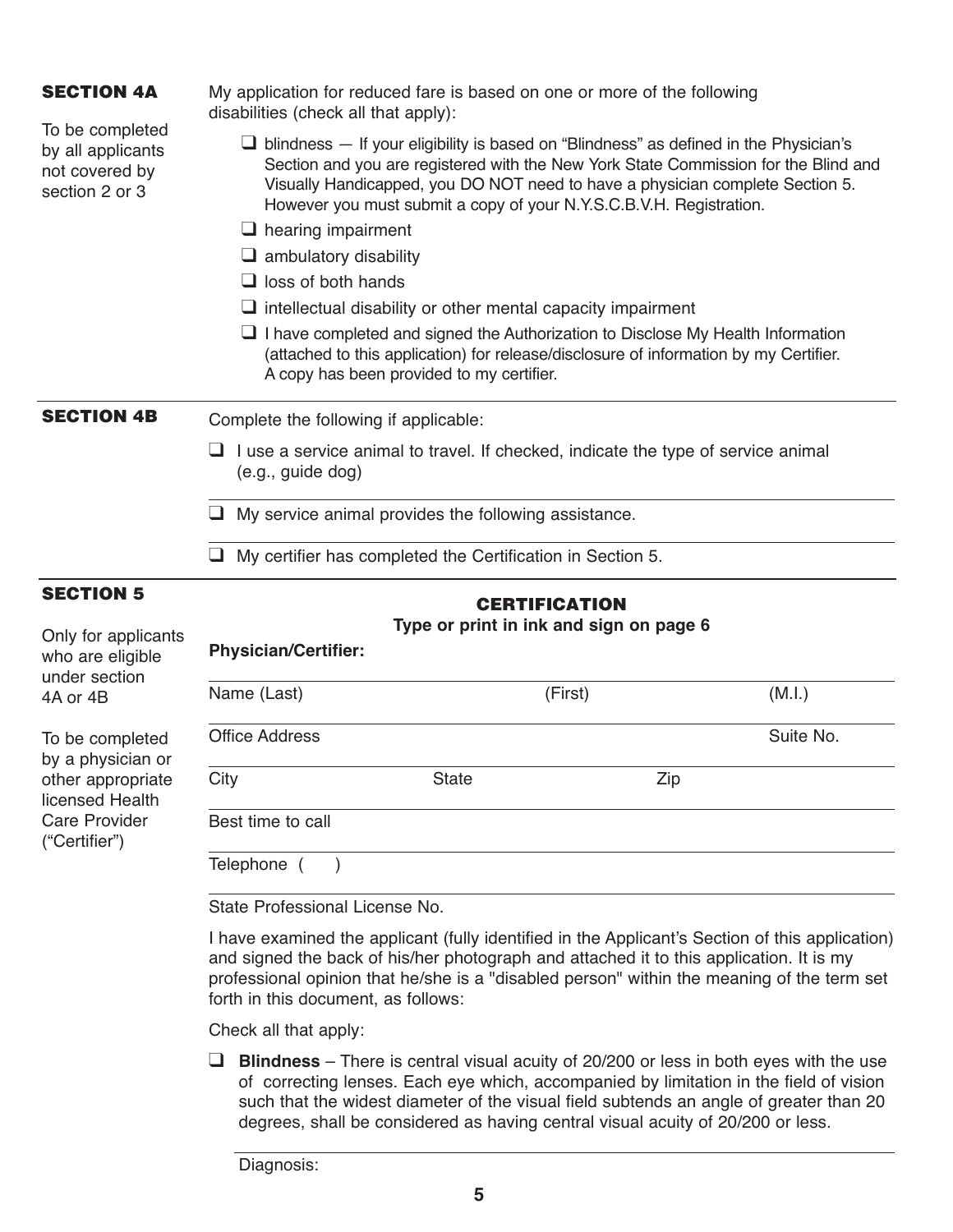# SECTION 5

(continued)

 $\Box$  **Hearing Impairment** – With hearing aids, hearing in each ear is NOT restored to one of the following minimum levels:

- $\Box$  Average hearing threshold sensitivity for air conduction of 90 decibels or greater, and for bone conduction to corresponding maximum levels, determined by the simple average of hearing threshold levels at 500, 1,000 and 2,000 HZ; or
- $\Box$  Speech discrimination scores of 40% or less in each ear.

#### Diagnosis:

#### **Q Ambulatory Disability/Disorder of Gait**

From whatever cause, the applicant is unable to move about without a walker, wheelchair, wheelchair stroller, crutch(es), cane or other mobility/ambulation aid at all times. The word "unable" is used in its literal sense. The fact that one of these mechanical aids facilitates movement is not sufficient.

The applicant is unable to move about without use of the following aid:

|               |                                        | $\Box$ Wheelchair Stroller $\Box$ Cane | $\Box$ Crutch(es) |
|---------------|----------------------------------------|----------------------------------------|-------------------|
| $\Box$ Walker | $\Box$ Other ambulation aid (describe) |                                        |                   |

Diagnosis:

- $\Box$  Loss of Both Hands By reason of amputation or anatomical deformity, the person lacks both hands.
- q **Intellectual disability and/or Other Organic Mental Capacity Impairment [The opinion must be given by a physician, medical social worker, or intellectual disability service agency.]** The scores specified below refer to those obtained on the W.A.I.S., and are used only for reference purposes. Scores obtained on other standardized individually administered tests are acceptable, but the numerical values obtained must indicate a similar level of intellectual functioning:
	- $\Box$  The person is mentally incapacitated such that he or she is dependent upon others for personal needs (e.g., toileting, eating, dressing, or bathing) **AND** is unable to follow directions, such that the use of standardized measures of intellectual functioning is precluded; or
	- $\Box$  Based on a valid verbal, performance, or full-scale IQ test, the person has an IQ of 59 or less; or
	- $\square$  Based on a valid verbal, performance, or full-scale IQ test, the person has an IQ of 60 to 70 **AND** either (a) is unable to perform routine repetitive tasks; or (b) has another mental capacity impairment that imposes additional and significant limitation of mobility or gait.
- **Q Other Organic Mental Capacity Impairment** The person experiences mental incapacity due to an organic cause(s) that imposes significant limitations of ambulation or gait.

#### Diagnosis:

I estimate that the duration of the applicant's disability(ies) will be:

- $\Box$  Permanent (more than 12 months)
- $\Box$  Temporary (more than 3 but fewer than 12 months)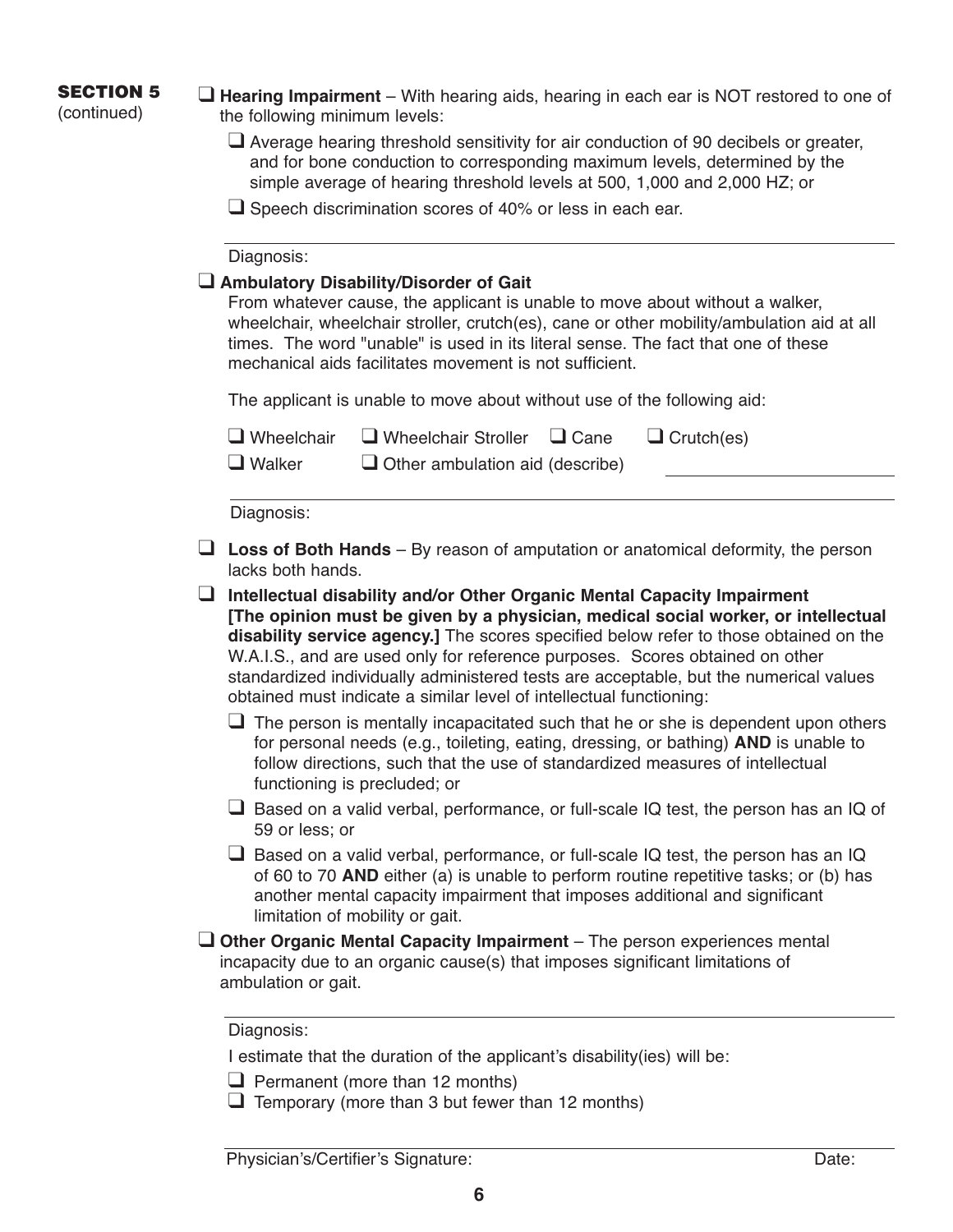## AUTHORIZATION TO DISCLOSE MY HEALTH INFORMATION

**1.** I hereby authorize: physician/certifier name:

| Affiliation: |  |
|--------------|--|
| Address:     |  |

Tel. No.

to disclose the information as specified in paragraph 2 to: MTA Reduced-Fare Program, 130 Livingston Street, Brooklyn, NY 11201-9625.

- **2.** (a) You are authorized to complete the "physician/certifier certification" section of my MTA Reduced-Fare Program application and send it to the MTA; and, if contacted by MTA, you are authorized to discuss with a representative of the MTA Reduced-Fare Program the information you have provided in the "physician/certifier certification."
	- (b) This authorization is effective until the date of the termination of my receipt of MTA Reduced-Fare benefits.
	- (c) I am requesting that you disclose this health information for the purpose of enabling the MTA to determine my eligibility for reduced-fare transportation benefits.
- **3.** (a) I understand that my authorization is voluntary and that I may revoke it at any time by notifying you in writing. I understand that if I do so, it is effective only to prevent any additional disclosure after the date I give you my notice. It does not apply to disclosures that you made while my authorization was in effect.
	- (b) I understand that once my health information is disclosed as authorized by me in this form, it may no longer be subject to privacy protections if the authorized recipient is not obligated under law to protect the privacy of my health information.
	- (c) I understand that you may not condition my treatment, payment, enrollment or eligibility for benefits from you on my granting an authorization for disclosure/release of my health information.

|  |  | Signature of Individual (applicant for the MTA Reduced Fare Program) | Date: |
|--|--|----------------------------------------------------------------------|-------|
|--|--|----------------------------------------------------------------------|-------|

Print the name and address of the individual (applicant for reduced fare) whose health information is to be disclosed:

| . .<br>าme<br>IΜ |  |  |  |
|------------------|--|--|--|
|                  |  |  |  |

Address:

Tel. No.:

If this form has been signed by a personal representative, he/she must complete and sign the following:

I am the personal representative of the individual requesting disclosure of health information whose name and address appear above. This individual has authorized me to complete this form on his/her behalf. My relationship to the individual is as follows (e.g., parent, guardian, attorney, friend, etc.):

Signature of Personal Representative:  $\Box$  Date:  $\Box$  Date:  $\Box$ 

Print Name of Personal Representative: Tel. No.

Address:

HIPAA-Compliant